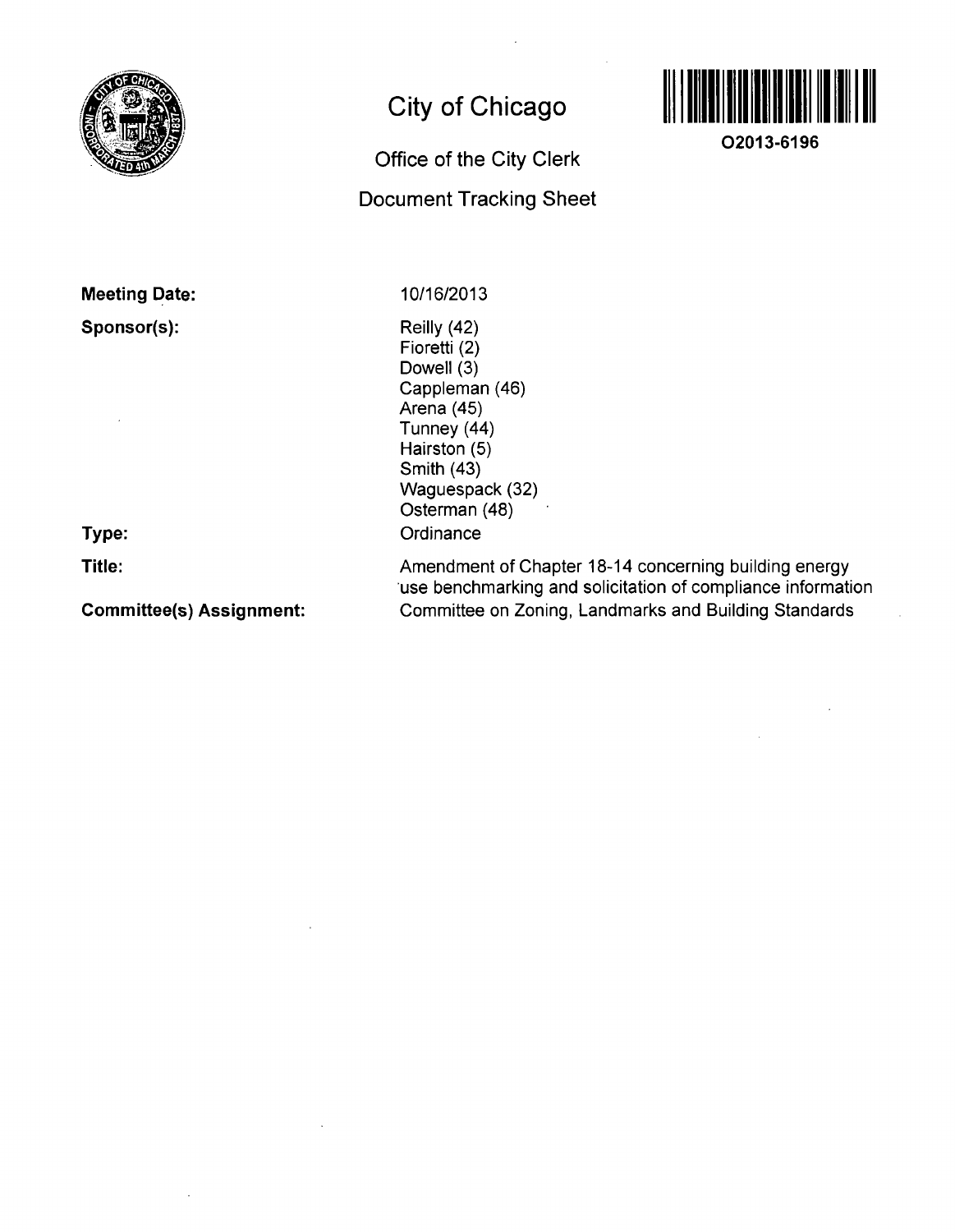**Committee on Finance** 

*(3)* 

#### **ORDINANCE**

#### **BE IT ORDANED BY THE CITY COUNCIL OF THE CITY OF CHICAGO:**

SECTION 1. Title 18 of the Municipal Code of Chicago is hereby amended by adding and deleting the following sections to Chapter 18-14 as follows:

#### **CHAPTER 18-14. Building Energy Use Benchmarking**

#### **18-14-101.2 Scope**

This chapter applies to all covered buildings excluding residential dwelling units for the entirety of Chapter 18-14.

#### **18-14-101.3 Definitions**

"Group 1 covered building" means any building or group of buildings that have the same property identification or index number (PIN), containing 250,000 Or more gross square feet, as identified by the commissioner excluding residential dwelling units.

"Group 2 covered building" means any building or group of buildings that have the same property identification or index number (PIN), containing 50,000 or more gross square feet but less than 250,000 gross square feet, as identified by the commissioner excluding residential dwelling units.

#### **18-14-101.4 Solicitation of compliance information**

Within 30 days of a request by the building owner, each tenant or owner of a nonresidential dwelling unit in a covered building shall provide all information that cannot othenwise be acguired by the building owner and that is necessary for the building owner to comply with the requirements of this chapter.

Any owner of a covered building shall request such information no later than March 1 of the years in which benchmarking is required by Section 18-14-102.1: If the owner of a covered building receives notice that a tenant or owner of a non-residential dwelling unit intends to vacate a unit which is subject to the reguirements of this section, the owner shall request the information specified in this section within 10 days of such notice, and the tenant of a nonresidential dwelling unit shall provide such information within 30 days ofthe request.

The failure of any tenant or owner of a non-residential dwelling unit to provide the information required under this section to the owner of a covered building shall not relieve such owner of the obligation to benchmark the building as provided in Section 18-14-102.1, using all information otherwise available to the owner.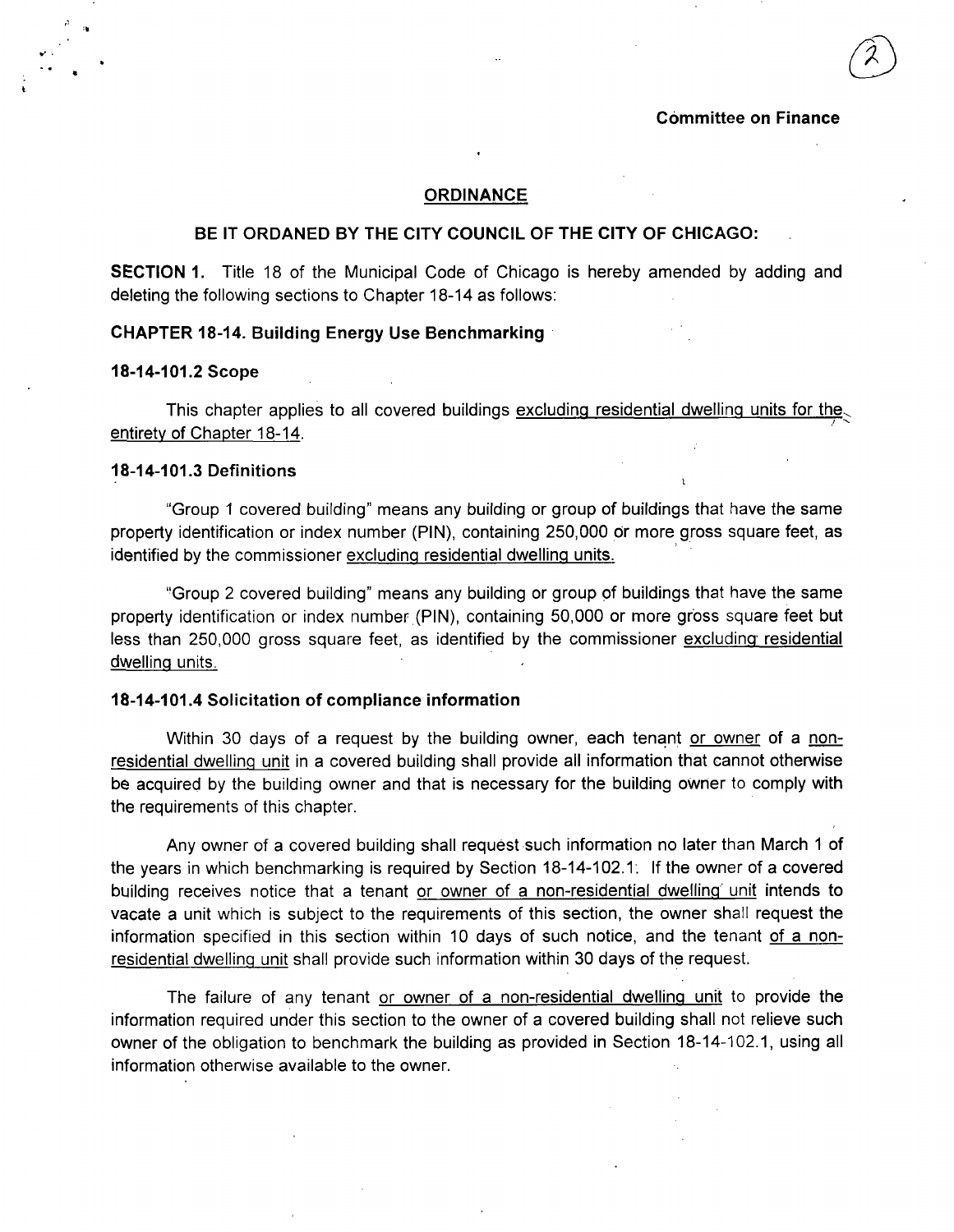Failure of any tenant or owner of a non-residential dwelling unit to provide the information required under this section to the owner of a covered building shall create a rebuttable presumption that the owner, tenant, or both have not compiled with the time limits specified in this section.

If a tenant or owner of a non-residential dwelling unit fails to provide information to the owner of the building as provided in this section, the owner shall be considered to be in compliance with Section 18-14-102.1 with respect to the building if: (1) the owner proves that the owner has requested the tenant or owner of a non-residential dwelling unit to provide such information as specified in this section; and (2) the owner has benchmarked the building as provided in Section 19-14-103.1 using all information otherwise available to the owner.

## **18-14-102.1 Benchmarking.**

- (a) No later than June 1, 2014, and no later than June  $1<sup>st</sup>$  each year thereafter, the owner of any Group 1 covered buildings excluding those containing residential dwelling units shall benchmark such building for the previous calendar year; provided, however, the owner of any Group 1 covered building with 10 percent or more residential occupancy shall benchmark such building for the previous calendar year no later than June 1, 2015, and no later than June  $1<sup>st</sup>$  each year thereafter.
- (b) No later than June 1, 2015, and no later than June  $1<sup>st</sup>$  each year thereafter, the owner of any Group 2 covered building excluding those containing residential dwelling units shall benchmark such building for the previous calendar year; and no later than June  $1^{st}$  each year thereafter.

## **Exception:**

(iv). The building is contains residential dwelling units.

Section 2. This ordinance shall take effect 10 days after passage and publication.

Alderman Brendan Reilly 42 <u>tequeestel</u>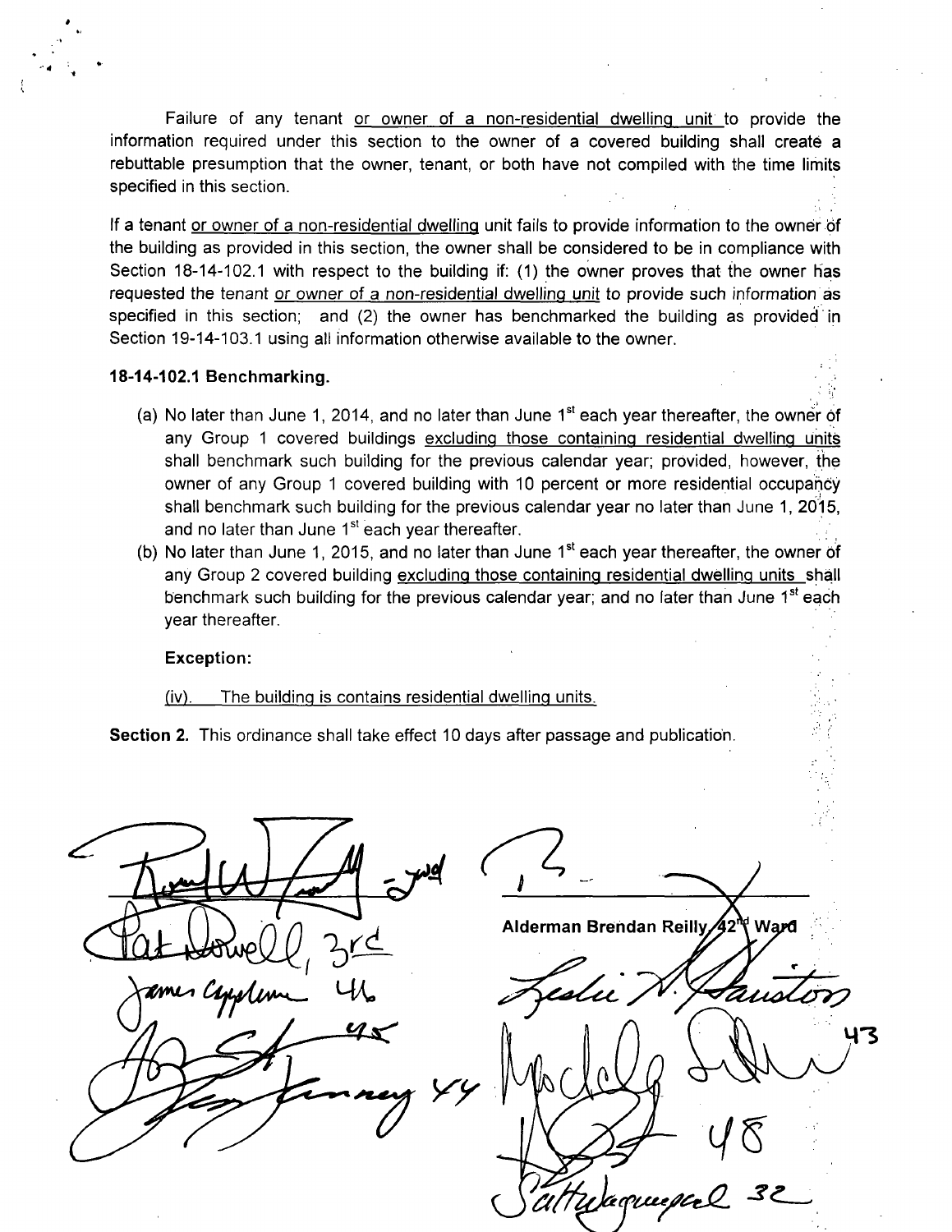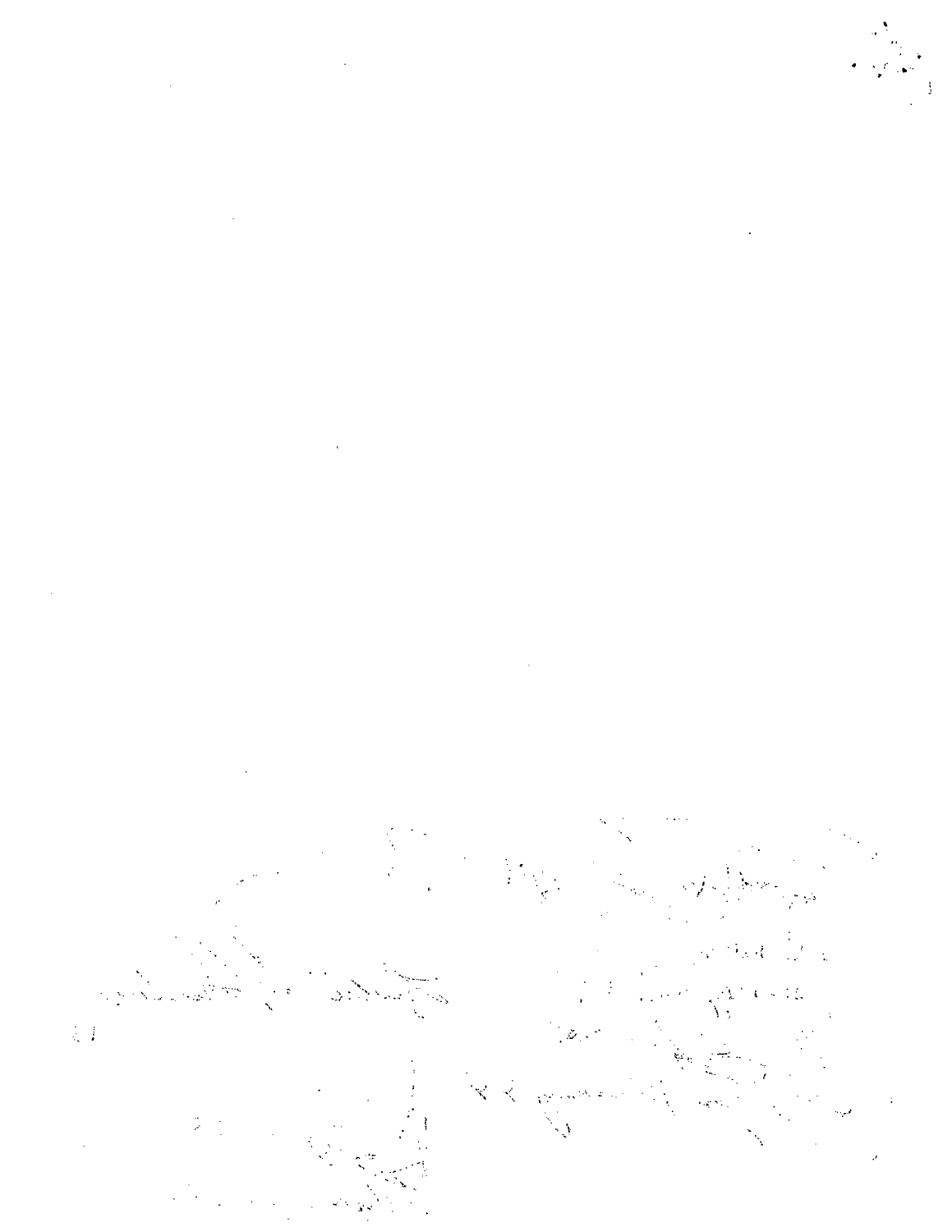## CHICAGO October 16, 2013

### **To the President and Members of the City Council:**

## **Your Committee on Finance having had under consideration**

An ordinance amending Chapter 18-14 of the Municipal Code of Chicago regarding building energy use benchmarking.

02013-6196

Having had the same under advisement, begs leave to report and recommend that your Honorable Body Re-refer to the Committee on Zoning, Landmarks and Building Standards the proposed Ordinance Transmitted Herewith

This recommendation was concurred in by \_\_\_\_\_\_\_\_\_\_\_\_(a viva voce vote of members of the committee with **dissenting vote(s)**.

**Respectfully submitted**  du and (signed)

**Chairman**